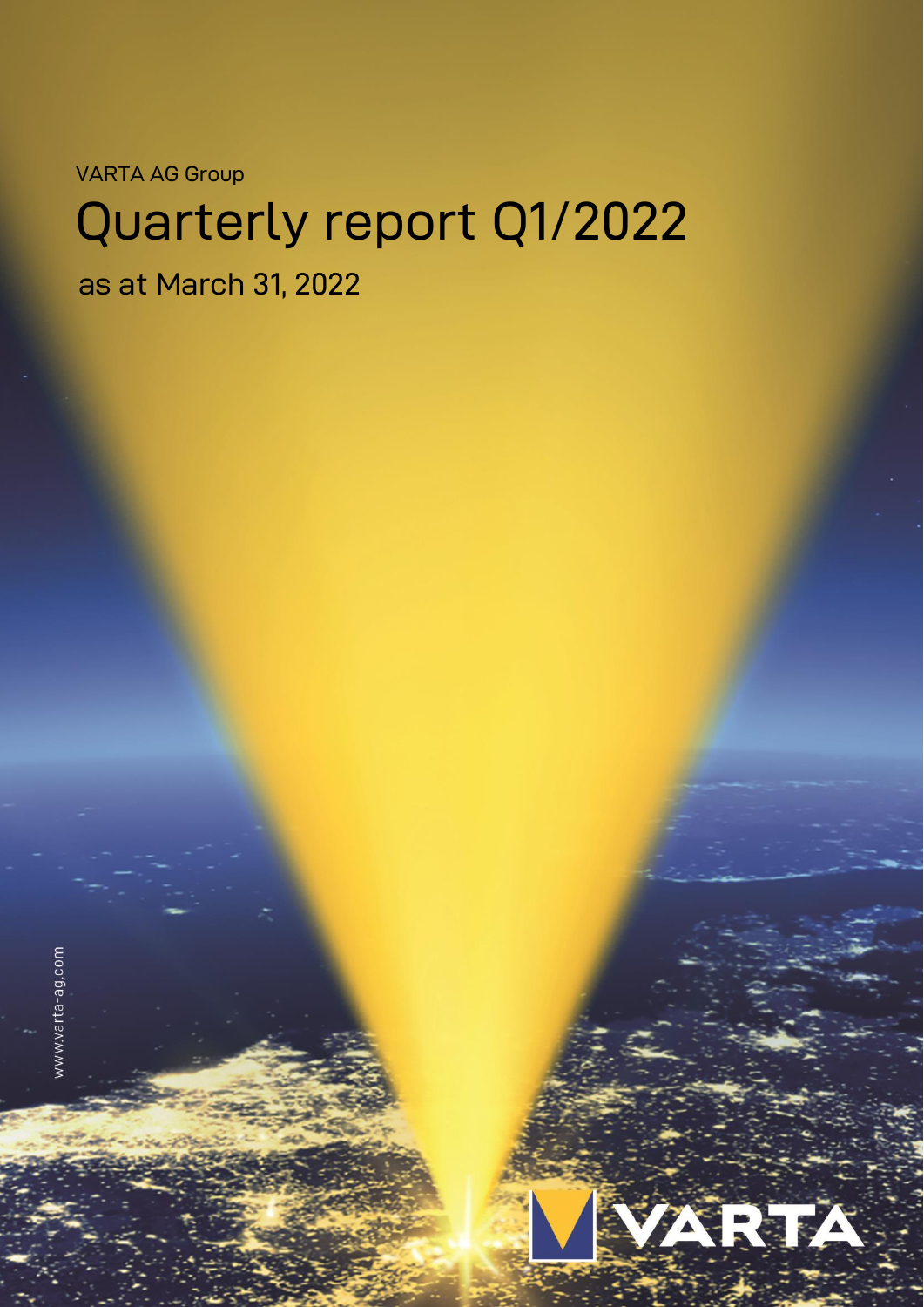

## We are defining the future of battery technology to empower a more independent life.

**MISSION** 

Through continuous investment in research and development, we set the benchmark in battery technology and customization to strive for market leadership in our business segments.

| VARTA AG - SELECTED GROUP KPIS  |                       |                       |
|---------------------------------|-----------------------|-----------------------|
| (E k)                           | <b>MARCH 31, 2022</b> | <b>MARCH 31, 2021</b> |
| Revenue                         | 185,291               | 204,298               |
| EBITDA                          | 37.130                | 59,752                |
| Adjustments:                    |                       |                       |
| Cost of share-based payment     | 4                     | 143                   |
| Costs of M&A transactions       | 940                   |                       |
| <b>Adjusted EBITDA</b>          | 38,074                | 59,896                |
| Adjusted EBITDA Margin (%)      | 20.5%                 | 29.3%                 |
| Net income                      | 6,033                 | 24,372                |
| Earnings per share              | 0.15                  | 0.60                  |
| Investments (CAPEX)             | 30,812                | 44,194                |
| <b>Free Cash Flow</b>           | $-23,853$             | $-52,420$             |
| Equity ratio*                   | 36.5%                 | 42.6%                 |
| Balance sheet total*            | 1,488,205             | 1,250,173             |
| Employees at the end of quarter | 4.724                 | 4,593                 |

\* Comparison period relates to December 31, 2021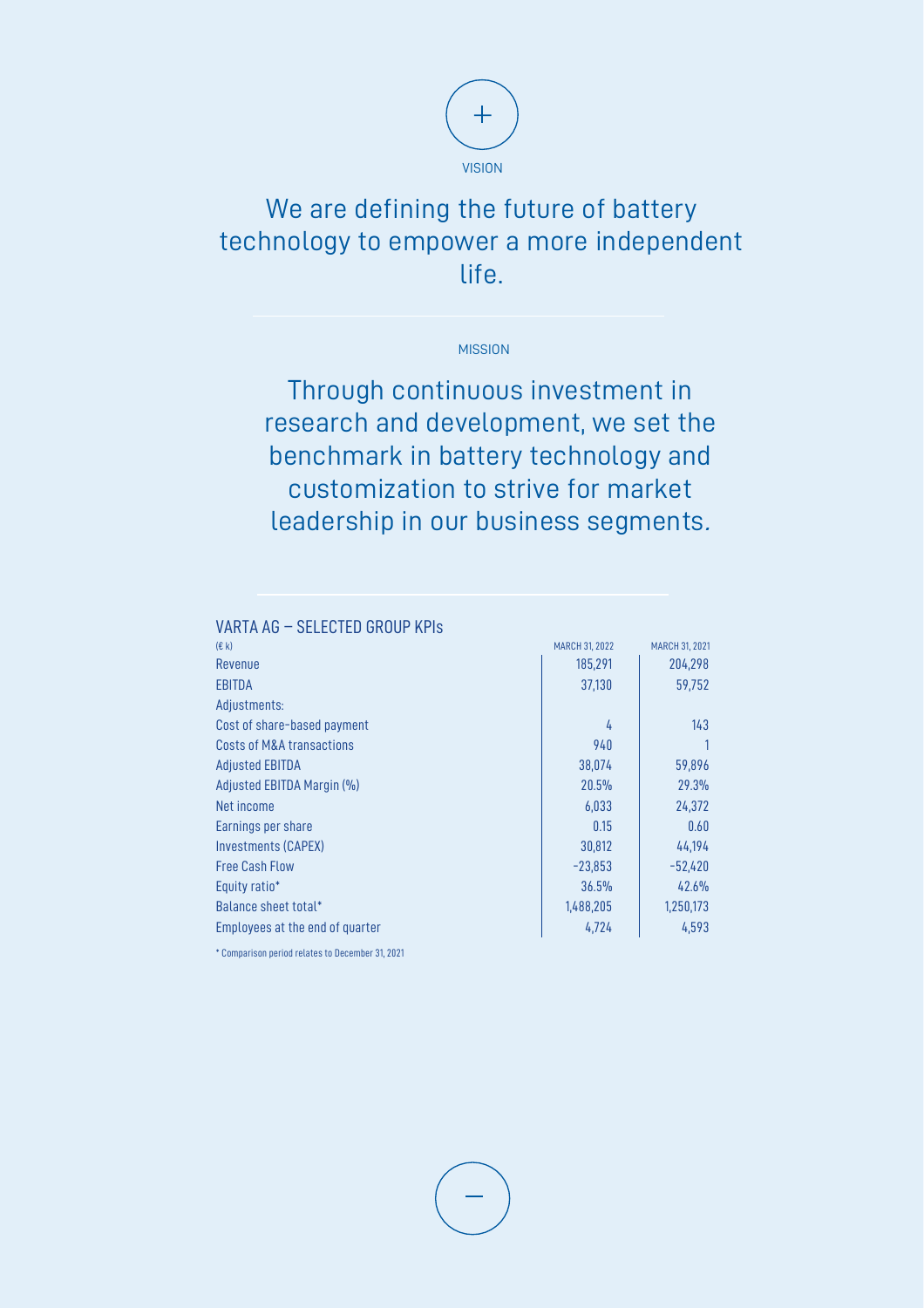#### **VARTA AG**

VARTA AG produces and markets a comprehensive battery portfolio that ranges from microbatteries, household batteries and energy storage systems up to customer-specific battery solutions for a wide range of applications, setting the industry standards as technology leader in many important areas. As the parent company of the Group, it is active in the "Lithium-Ion Solutions & Microbatteries" and "Household Batteries" business segments. The "Lithium-Ion Solutions & Microbatteries" segment focuses on the microbatteries business, lithium-ion CoinPower, lithium-ion large cells as well as the lithium-ion battery pack business. Through intensive research and development, VARTA sets global standards in many areas of lithium-ion technology and microbatteries and is therefore a recognized innovation leader in the most important growth markets of lithium-ion technology and primary hearing aid batteries. The "Household Batteries" segment covers the battery business for end customers, and includes household batteries, rechargeable batteries, chargers, portable power (power banks), lights and energy storage systems. The VARTA AG Group currently employs around 4,700 employees. At present, VARTA AG's operating subsidiaries are active in more than 75 countries around the world, with five production and assembly facilities located in Europe and Asia as well as distribution centers in Asia, Europe and the USA.

#### **Lithium-Ion Solutions & Microbatteries**

The "Lithium-Ion Solutions & Microbatteries" segment focuses on the microbatteries, lithium-ion CoinPower, lithium-ion large cells and lithium-ion battery pack business. The VARTA AG Group is a globally leading manufacturer of microbatteries for hearing aids and rechargeable microbatteries. The Company boasts reputable firms as clients and manufactures batteries in numerous important electro-chemical systems as well as in a variety of structural shapes and sizes, while the range of applications extends from hearing aid batteries to wireless headsets, all the way through to automotive applications that operate on microbatteries. The Group can call on extensive industry experience in the construction of high-performance, safe and needs-based lithium battery packs within the Lithium-Ion Battery Packs segment – for medical technology, robotics, connectivity and telecommunications applications. The product portfolio ranges from customerspecific battery packs to fully configured standard batteries that can be used immediately.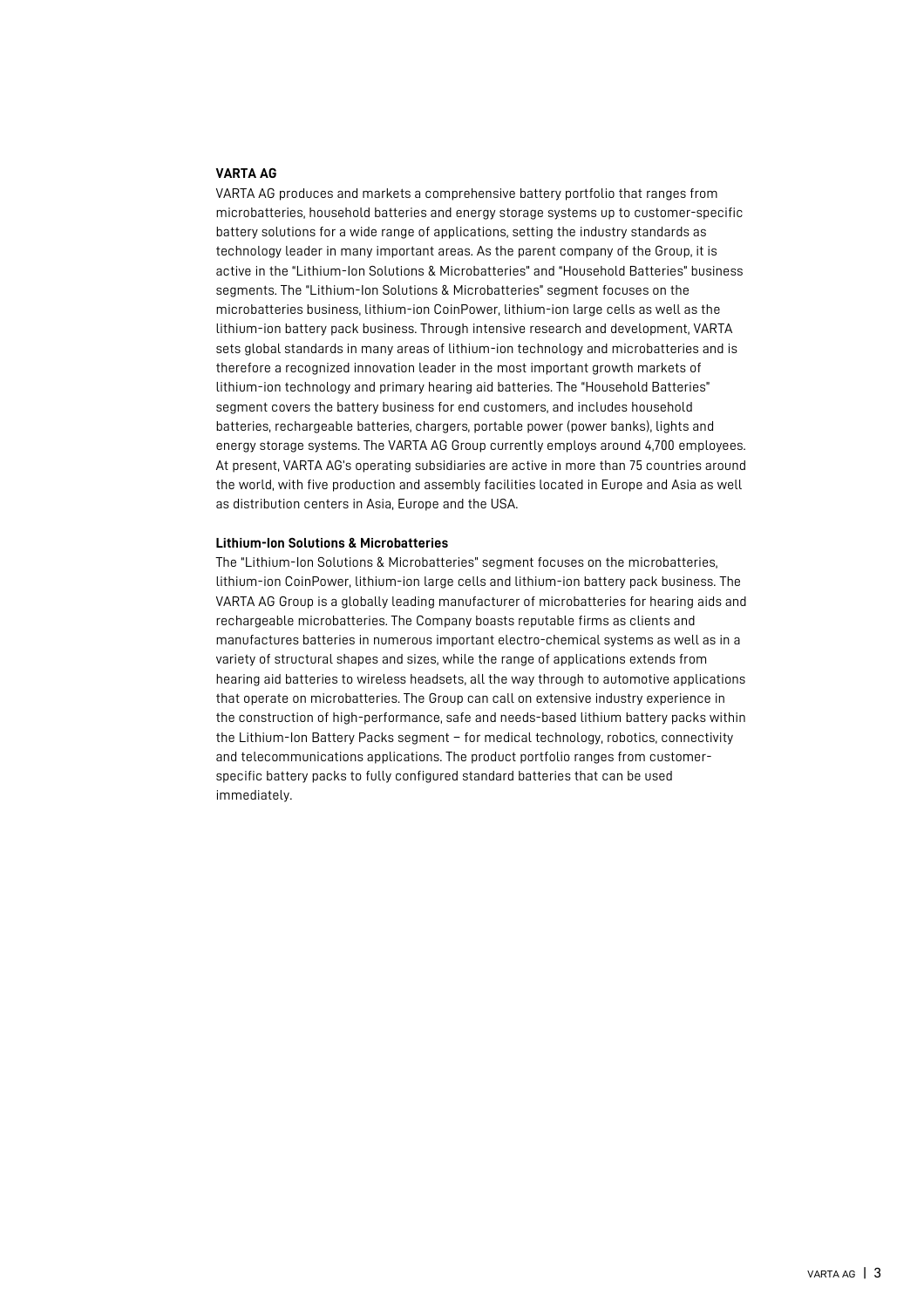#### **Household Batteries**

The "Household Batteries" segment covers the battery business for end customers and includes household device batteries, rechargeable batteries, chargers, portable power (power banks), lights and energy storage systems. In the Consumer segment (household device batteries), VARTA AG is the European market leader, with a production site in Germany. The innovative, high-quality products are developed and manufactured with state-of-the art technology and by leveraging the expertise of internationally qualified specialists. In addition to the innovative strength, the range of products, quality and design make the offer unique. For VARTA, an intensive focus on consumer lifestyles and close working relationships with retailers are essential to react quickly and flexibly to current device trends with the optimal energy solutions. Within the Energy Storage Systems business segment, VARTA contributes to the implementation of the energy revolution with the development and production of energy storage systems. The energy storage solutions developed by VARTA in the home and mass storage markets range from compact, basic models such as the wall-mounted VARTA pulse neo to large-scale storage solutions including the VARTA flex storage for commercial applications. The ACcoupled systems feature integrated battery inverters and can be combined with all sources of green energy without the need for additional PV inverters. As such, they are suitable for all new installations and retrofit projects. The smart energy management system also ensures optimal use of self-produced solar energy and is designed to significantly increase domestic solar power use.

### **VARTA AG Segments**

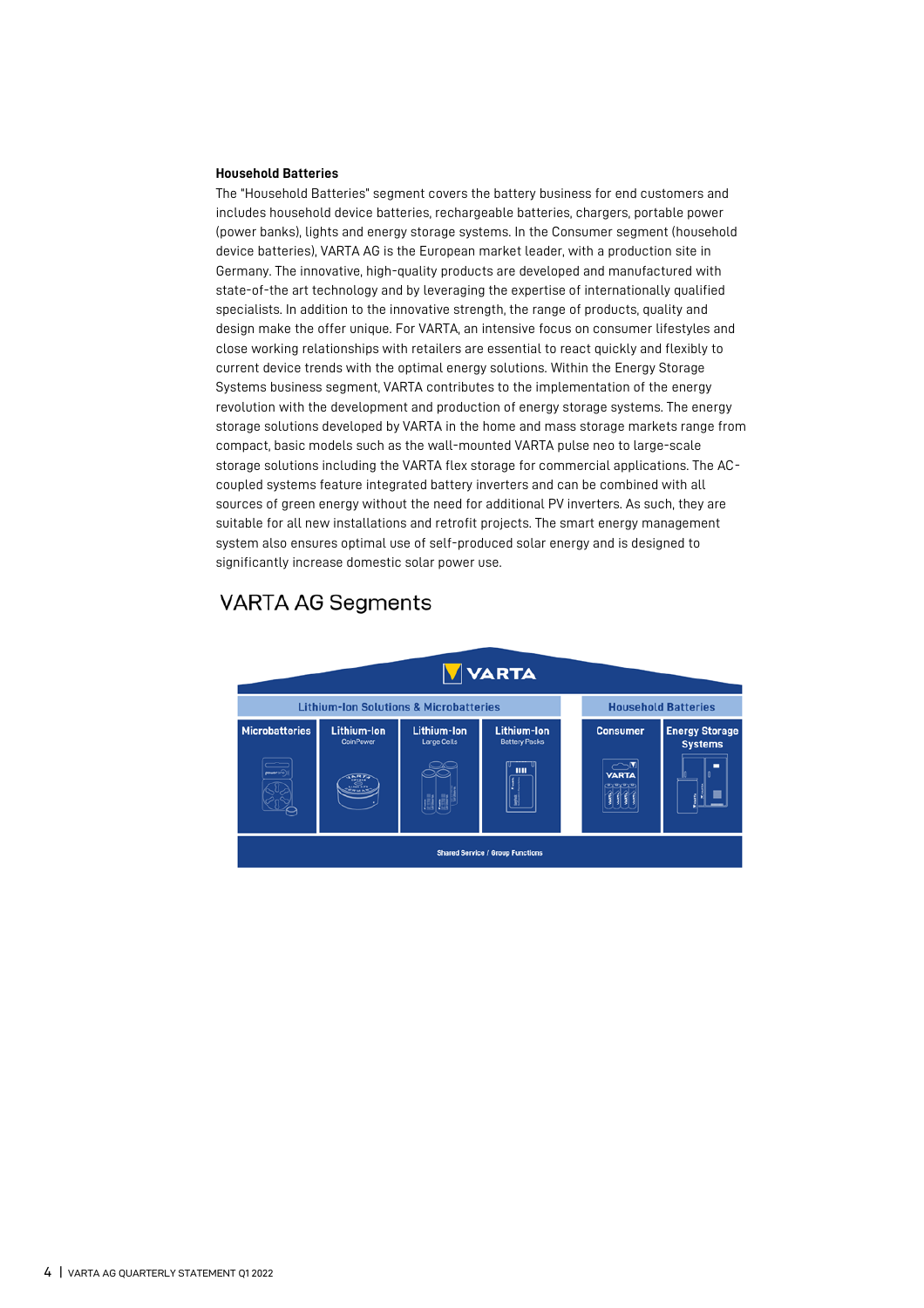## Business development in the first three months

#### **VARTA AG remains committed to annual targets despite global crises**

- Group revenue still set to be between € 950 m and € 1 bn.
- First quarter of 2022 influenced by the war against Ukraine and long-term impacts of COVID-19.
- Revenue Q1 2022: € 185.3 m (Q1 2021: € 204.3 m).
- Adjusted EBITDA Q1 2022: € 38.1 m (Q1 2021: € 59.9 m).
- Increased stockpiling of raw materials and finished goods to ensure delivery capability.
- High demand for household batteries and high growth rates for energy storage systems continue.
- For Q2 2022, revenue is expected to total between € 195 m and € 205 m, with EBITDA in a corridor between € 34 m and € 38 m.

VARTA AG remains committed to its target of revenue growth. The technology company based in Ellwangen (Baden-Württemberg) expects to generate Group revenue of between € 950 m and  $\epsilon$  1 bn in the current year, which would equate to growth of up to around 10 % in comparison with the previous year. VARTA will continue to invest in the expansion of its production capacities for lithium-ion batteries: At present, the Company is delivering tens of thousands of ultra-high-performance lithium-ion round cells per month from its pilot production line in Ellwangen to customers for release testing. For the small, rechargeable lithium-ion cells – CoinPower – the Company has the infrastructure in place to react fast and flexibly to customer demands.

Up to now, the ongoing global COVID-19 pandemic has not had any direct impact on VARTA's supply chains, and there have been no periods of production downtime at proprietary factories either. Moreover, the war against Ukraine is not directly impacting the Company. Nevertheless, indirect impacts from the pandemic and the war cannot be ruled out. Some VARTA customers have been affected by COVID-related disruptions in terms of deliveries of raw materials and semiconductors as well as local shutdowns of production facilities. The impact of rising raw material prices and energy costs as a result of the war against Ukraine are impacting revenue and profit and price increases can only be passed on to customers with a time delay.

Herbert Schein, CEO of VARTA AG: "VARTA is continuing to invest in our lithium-ion business and we are expanding our portfolio. Our strength lies in our innovative capacity, as we are currently demonstrating with our large-format lithium-ion round cells. Here, we are offering strategic advantages, just like we have done with CoinPower. Customer interest here is huge. VARTA cells allow them to manufacture and market new and improved products in areas such as home and garden, power tools, industrial applications and in the automotive sector."

Armin Hessenberger, CFO of VARTA AG: "VARTA is and remains a very healthy company – although we are not immune to global crises either. Rising costs for raw materials and energy can only be passed on to customers with a delay, while project and set-up costs in connection with large-format lithium-ion cells, for which we expect to generate initial revenue in 2024, are also curbing revenue and profit."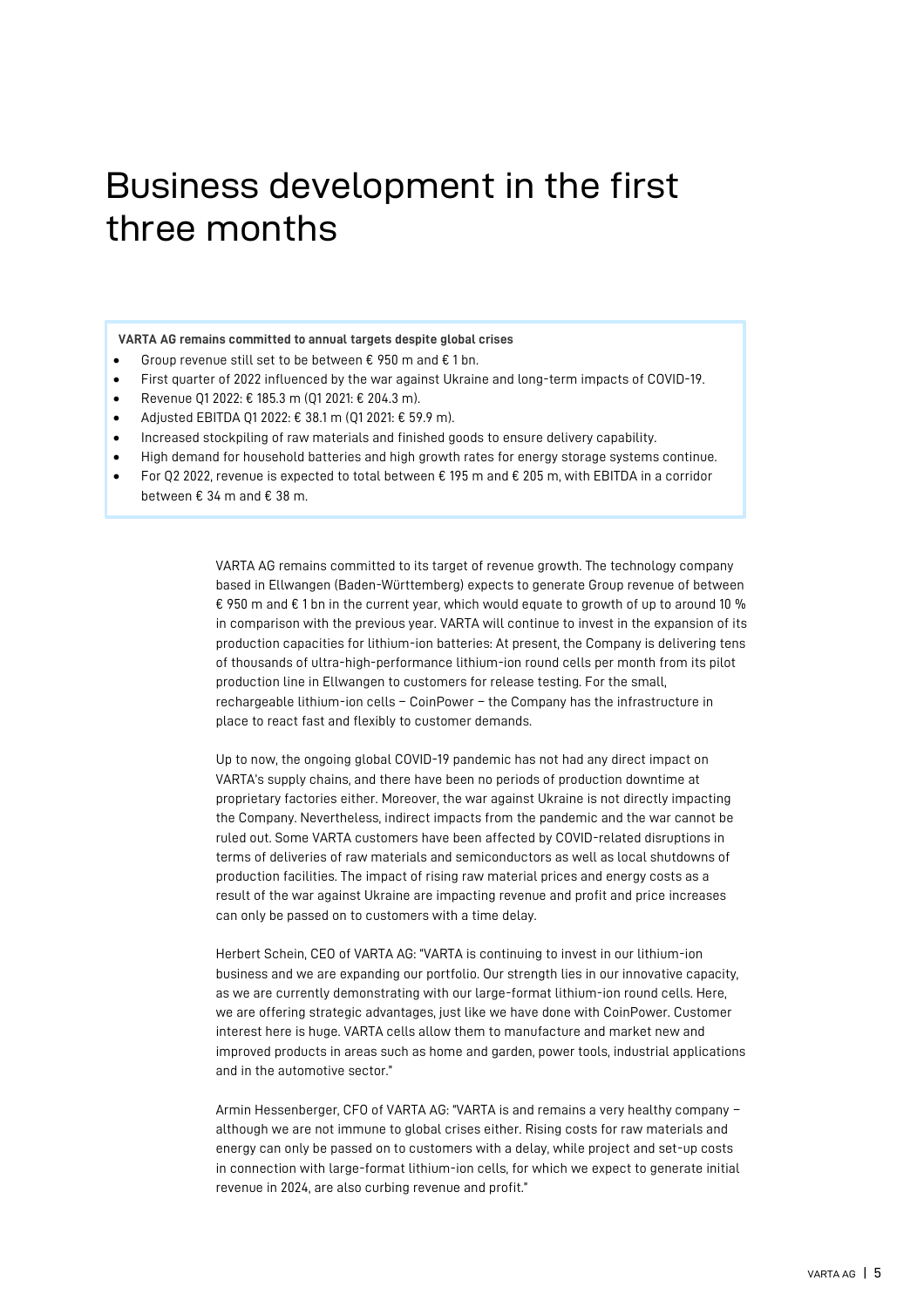Rainer Hald, CTO of VARTA AG: "The pilot production line for our ultra-high-performance lithium-ion round cells is going very well. Our customers are already successfully testing these cells in various applications. However, we are also implementing our innovation strategy in other areas, and will present further innovations and improvements over the course of this year."



\*Margin: Adjusted EBITDA to revenue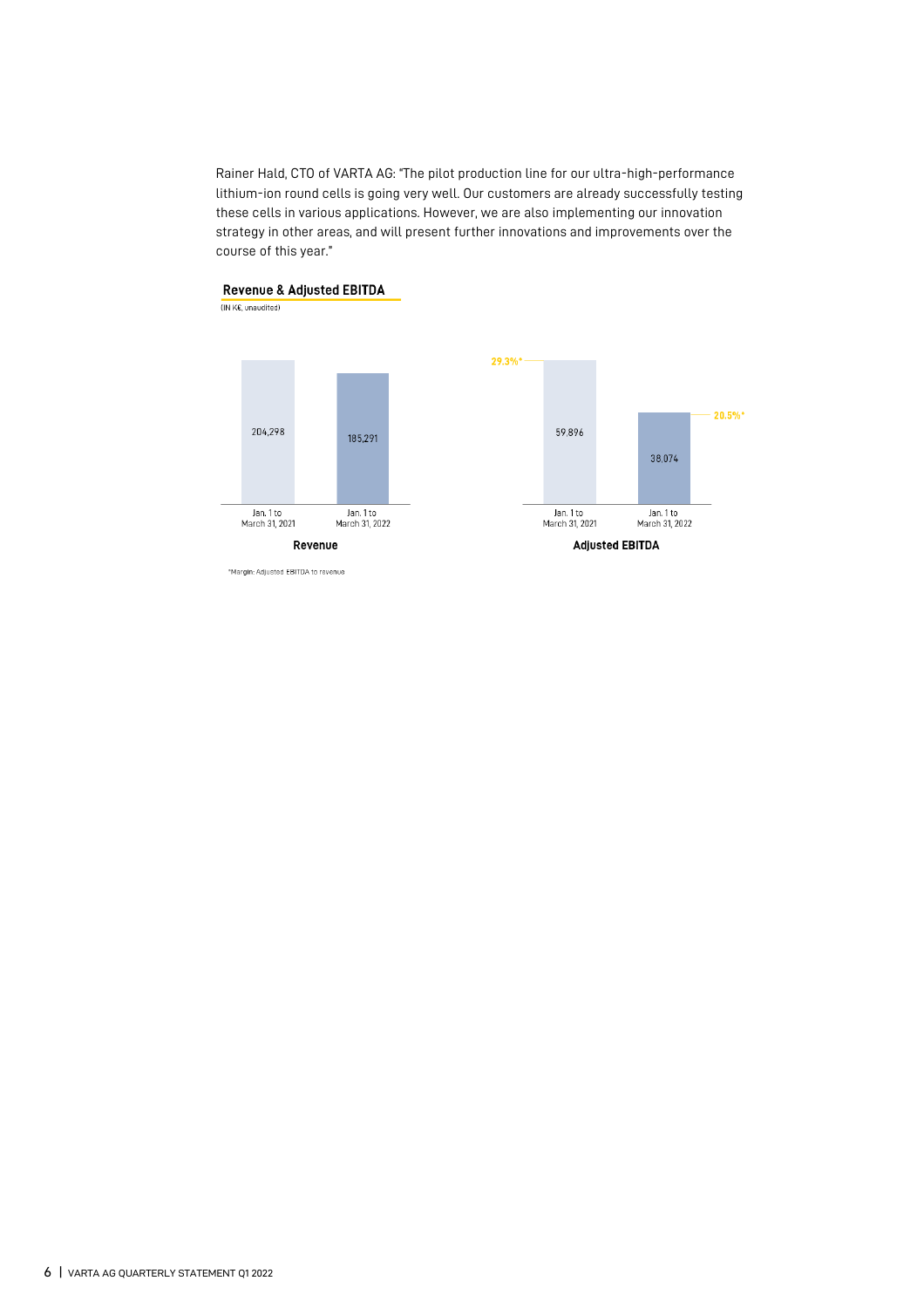## 1. Development of Financial Position and Financial Performance

### 1.1. Financial Performance

Consolidated income statement for the period January  $1<sup>st</sup>$  – March 31 $<sup>st</sup>$  2022 (unaudited)</sup> VARTA Aktiengesellschaft, Ellwangen (Jagst)

| (E <sub>k</sub> )                         | <b>MARCH 31, 2022</b> | <b>MARCH 31, 2021</b> |
|-------------------------------------------|-----------------------|-----------------------|
| <b>Sales revenue</b>                      | 185,291               | 204,298               |
| Increase in finished and unfinished goods | 32,398                | 12,552                |
| Own work capitalized                      | 2,669                 | 724                   |
| Other operating income                    | 20,368                | 10,361                |
| Cost of materials                         | $-97,671$             | $-79,456$             |
| Personnel expenses                        | $-68,202$             | $-63,536$             |
| Other operating expenses                  | $-37,723$             | $-25,191$             |
| <b>EBITDA</b>                             | 37,130                | 59,752                |
| Depreciation and amortization             | $-25,446$             | $-22,208$             |
| <b>Operating income (EBIT)</b>            | 11,684                | 37,544                |
| <b>Financial income</b>                   | 335                   | 17                    |
| <b>Financial expenses</b>                 | $-1,478$              | $-669$                |
| Other financial income                    | 258                   | 185                   |
| Other financial expenses                  | $-778$                | $-3,165$              |
| <b>Financial result</b>                   | $-1,663$              | $-3,632$              |
| <b>Earnings before taxes</b>              | 10,021                | 33,912                |
| Income taxes                              | $-3,988$              | $-9,540$              |
| <b>Net income</b>                         | 6,033                 | 24,372                |
| Appropriation of profit:                  |                       |                       |
| <b>Shareholders of VARTA AG</b>           | 6,033                 | 24,332                |
| Non-controlling interests                 | $\theta$              | 40                    |

#### **Revenue**

In first quarter of fiscal year 2022, revenue at the VARTA AG Group dropped by 9.3 % in comparison with the same period of the previous year, falling from  $\epsilon$  204.3 m to  $\epsilon$  185.3 m. The war in Ukraine and assessments regarding to its future development, in addition to the increased cost of raw materials and energy triggered by this crisis as well as production disruptions at our customers have all had an adverse impact on this result. VARTA has directed its efforts at counteracting potential interruptions in its own supply chains by increasing the stockpiling of raw materials totaling roughly € 8.0m in the first three months. In terms of increased costs, it is not yet clear when and to what extent these can be offset by raising prices.

Revenue in the "Lithium-Ion Solutions & Microbatteries" segment decreased from € 121.9 m in the previous year by 27.5 % to € 88.4 m in the current year. Pandemic-related production disruptions at our customers led to reduced demand for CoinPower cells, particularly for wireless premium headsets (TWS). In addition, our customers have reacted to the global shortage of semiconductors by using the electronic components available to them more selectively. As expected, no new major customer projects involving rechargeable lithium-ion cells for high-tech consumer products on the market were launched. However, we expect projects of this kind to be launched in the second half of 2022.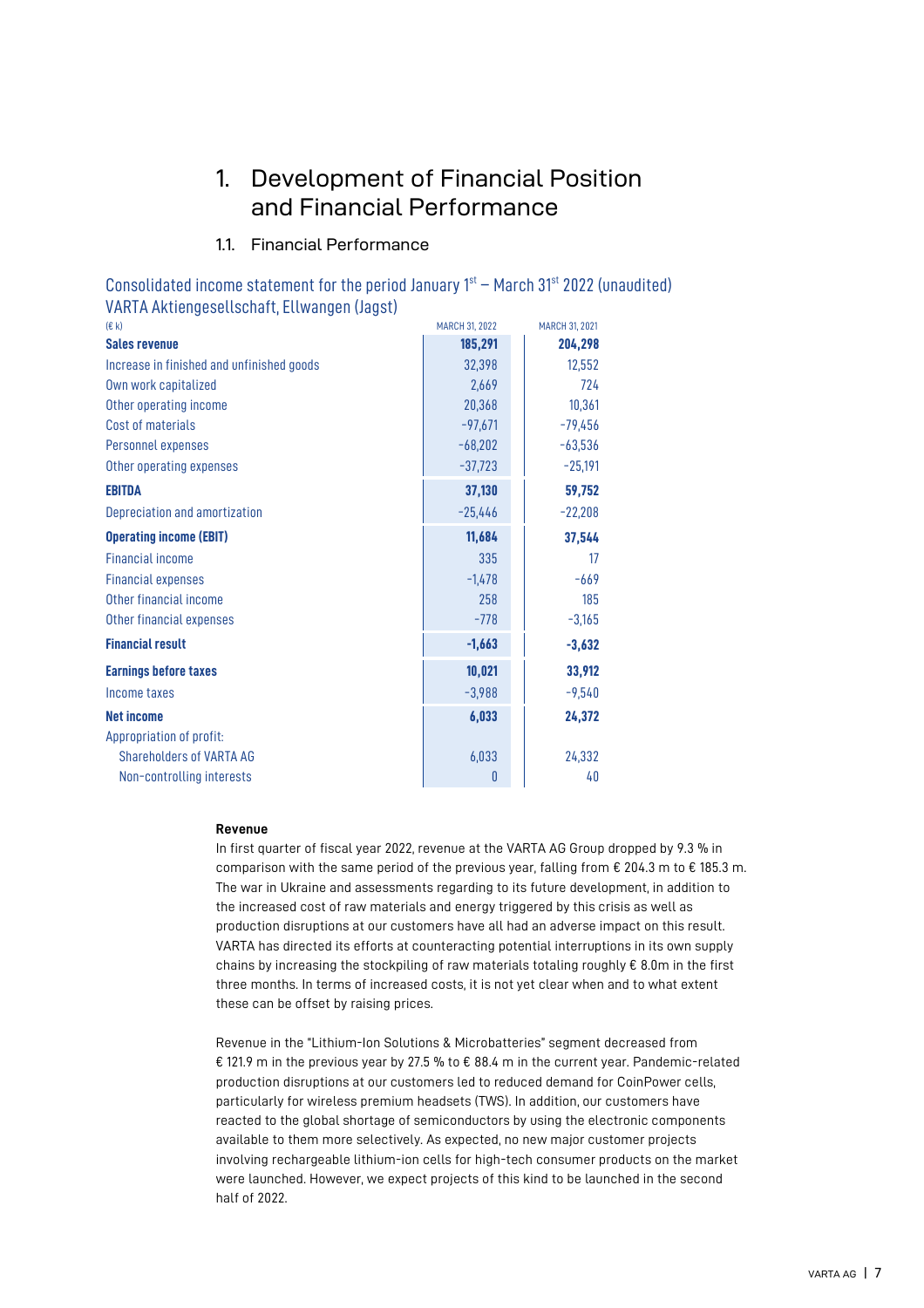Revenue in the "Household Batteries" segment rose from € 82.4 m to € 96.9 m, reflecting growth of € 14.5 m overall. The high demand for household batteries and the very high growth rates in the area of energy storage solutions contributed to this positive development.

#### **Expenses and other operating income**

In the first quarter, the cost of materials totaled  $\epsilon$  97.7 m in comparison with  $\epsilon$  79.5 m in the prior year. This equates to growth of 22.9 %. The cost of materials ratio in relation to total output (sales plus increase in finished goods and work in progress) rose from 36.6 % to 44.9 %. This above-average rise in the cost of materials ratio is the result of increased prices for raw materials and changes to the product mix. Restrained demand for CoinPower cells led to an increased share of products that contain a higher degree of raw materials.

Personnel expenses rose by 7.3 % from  $\epsilon$  63.5 m to  $\epsilon$  68.2 m. The reason for this is the increase in personnel costs owing to a higher number of employees, which increased from 4,593 members of staff to 4,724 members of staff.

Other operating expenses rose from  $\epsilon$  25.2 m by 49.7 % to  $\epsilon$  37.7 m overall. This development is attributable in particular to the rise in legal and consulting costs in connection with patent law disputes amounting to € 2.4 m. As a result of increasing digitalization and the associated costs for data security, expenses in connection with IT services increased by  $\epsilon$  1.2 m. A total of  $\epsilon$  2.4 m was spent on additional energy costs, fluctuating exchange rates accounted for a rise of  $\epsilon$  2.0 m with a total of  $\epsilon$  2.3 m accounted for by general expenses.

Other operating income rose by  $\epsilon$  10.0 m from  $\epsilon$  10.4 m in the prior year to  $\epsilon$  20.4 m in 2022. In the first three months of 2022, income from subsidies and government grants totaled  $\epsilon$  19.4 m, increasing by  $\epsilon$  10.5 m year on year in the process. This increase essentially relates to the "Important Project of Common European Interest on Batteries" (IPCEI).

#### **EBITDA**

EBITDA (earnings before interest, taxes, and depreciation and amortization) fell from € 59.8 m to € 37.1 m. The negative influence factors that apply on a global level as described above, were essentially responsible for this development.

#### **Adjusted EBITDA**

Adjusted EBITDA (earnings before interest, taxes, depreciation and amortization adjusted for special effects) represents a sustainable earnings indicator for the Group. At the same time, adjusted EBITDA is a suitable control variable for the Executive Board to assess the operating earnings capacity of the Group and/or the two segments. As special effects, both non-cash expenses for share-based remuneration and expenses from M&A transactions were adjusted. The following table shows the reconciliation from EBITDA to adjusted EBITDA:

| $(\epsilon k)$                                 | <b>MARCH 31, 2022</b> | <b>MARCH 31, 2021</b> |
|------------------------------------------------|-----------------------|-----------------------|
| EBITDA                                         | 37.130                | 59.752                |
| Expenses from share-based remuneration         |                       | 143                   |
| Expenses for M&A transactions - VARTA AG Group | 940                   |                       |
| adiusted EBITDA                                | 38.074                | 59.896                |

The development of adjusted EBITDA is essentially in line with that of EBITDA. The amount of the adjustments is insignificant overall.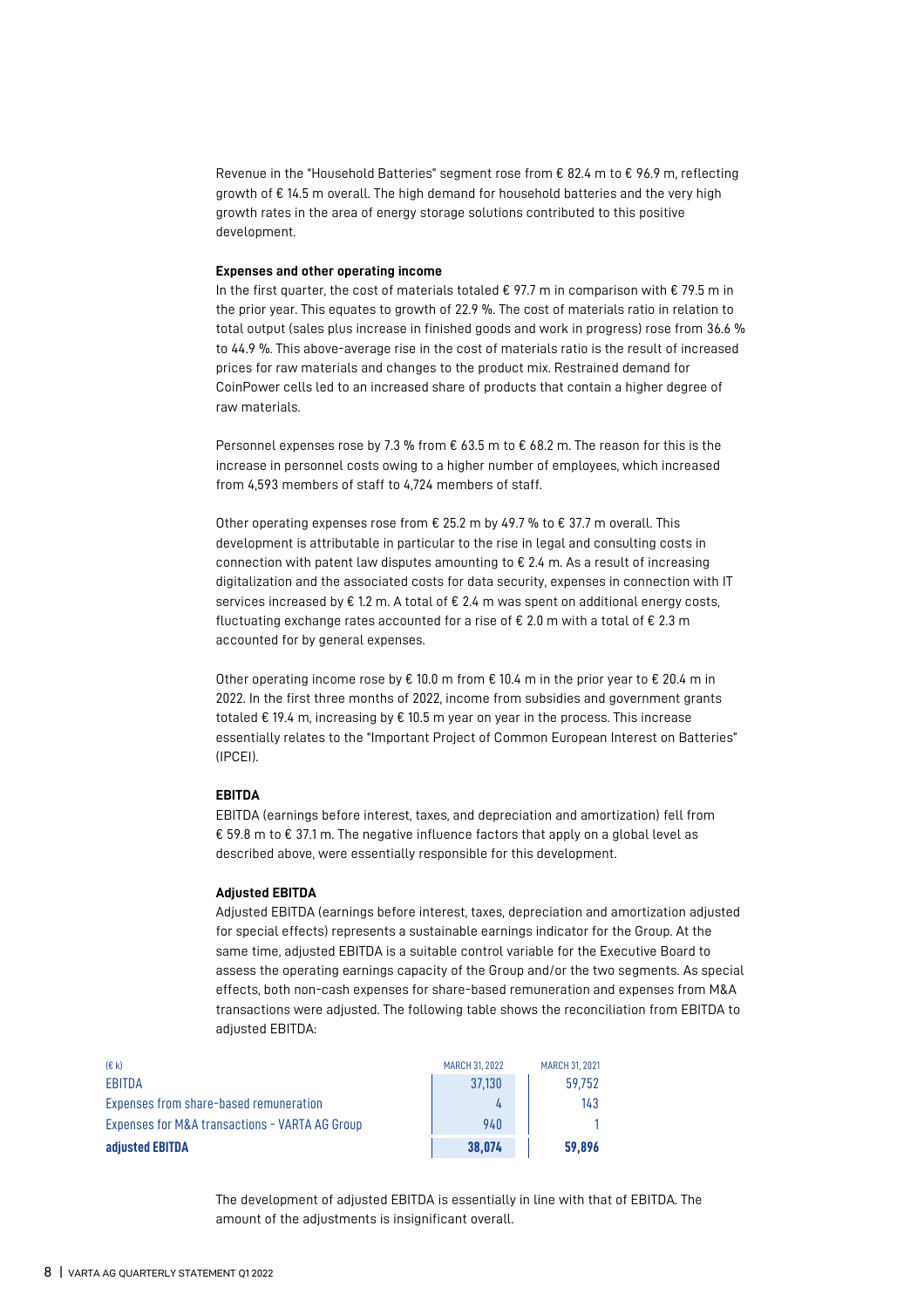#### **Operating income (EBIT)**

Operating income totaled  $\epsilon$  11.7 m in the first three months of the year, having accordingly declined year on year (Q1 2021: € 37.5 m). The main effect of the reduction in operating income is attributable to operating business and the negative influencing factors described above. Depreciation and amortization rose by € 3.2 m in comparison with the prior-year period on the back of increased investments for the planned expansion of production capacities last year.

#### **Financial result**

The financial result improved from  $\epsilon$  -3.6 m in the first three month of 2021 to  $\epsilon$  -1.7 m as at March 31, 2022. Lower foreign exchange losses of approximately € 2.0 m were the key factor behind this development.

#### **Taxes**

The tax expenses is lower due to the development of the result. Overall, tax expenses declined from € 9.5 m in the first quarter of 2021 to total € 4.0 m as at March 31, 2022. This produced an effective tax ratio of 39.8 % (Q1 2021: 28.1 %) in relation to the pre-tax result. This ratio is expected to significantly improve over the course of the remaining nine months of the year.

#### **Consolidated result**

The consolidated result was accordingly down on the value recorded in the first three months of the previous year and amounts to  $\epsilon$  6.0 m (2021:  $\epsilon$  24.4 m).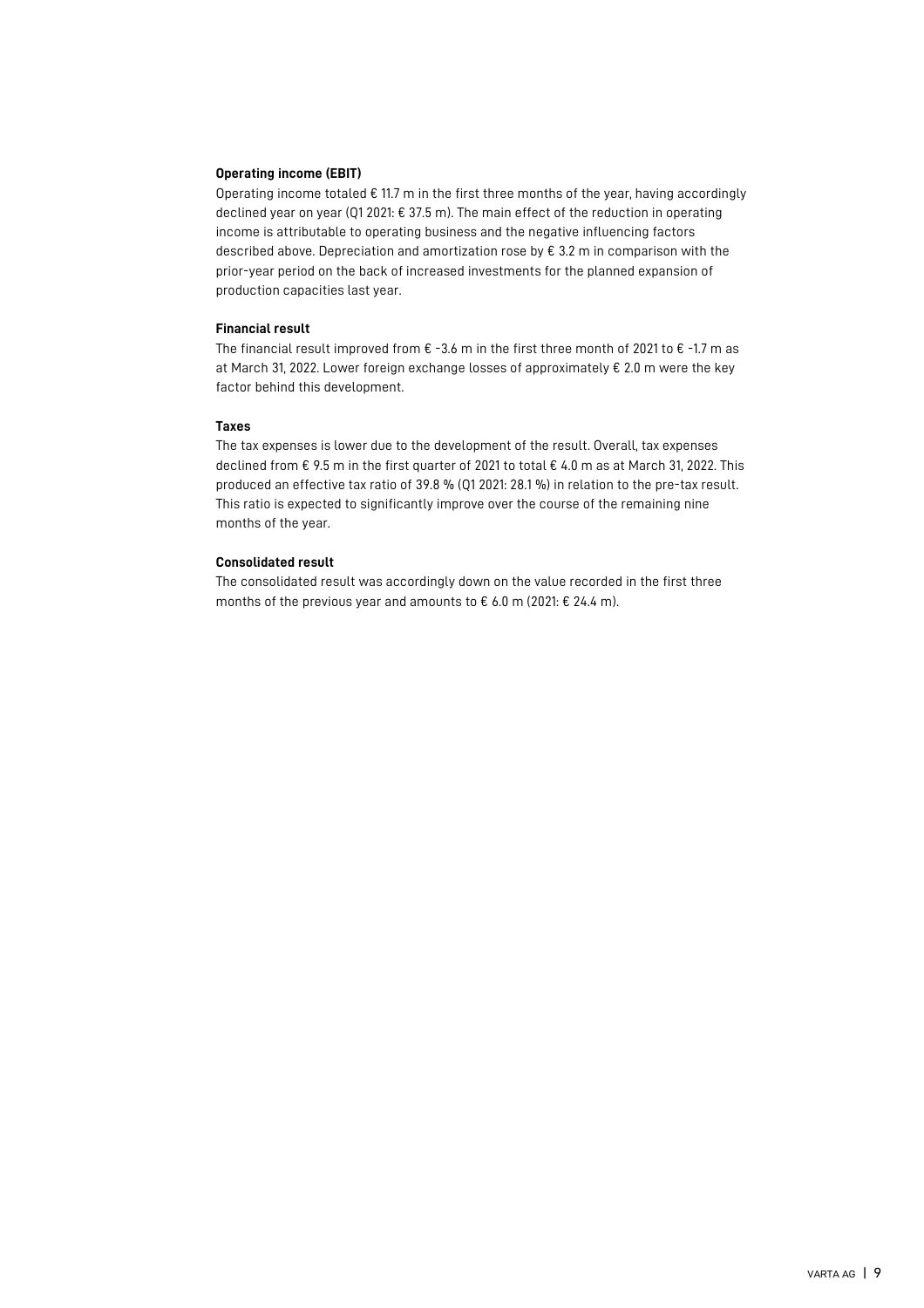#### 1.2. Financial Position

| Consolidated balance sheet as at March 31, 2022 (unaudited) |                       |                          |
|-------------------------------------------------------------|-----------------------|--------------------------|
| (E k)<br><b>MARCH 31, 2022</b><br><b>DECEMBER 31, 2021</b>  |                       |                          |
| <b>ASSETS</b>                                               |                       |                          |
| Non-current assets                                          | 847.789               | 806,312                  |
| Current assets                                              | 640,416               | 443,861                  |
| <b>Total assets</b>                                         | 1,488,205             | 1,250,173                |
|                                                             |                       |                          |
| (E <sub>k</sub> )                                           | <b>MARCH 31, 2022</b> | <b>DECEMBER 31, 2021</b> |
| <b>EQUITY AND LIABILITIES</b>                               |                       |                          |
| Equity                                                      | 542,592               | 532,496                  |
| <b>Total liabilities</b>                                    | 945,613               | 717,677                  |
| Non-current liabilities                                     | 533,094               | 289,917                  |
| <b>Current liabilities</b>                                  | 412,519               | 427,760                  |
| <b>Total equity and liabilities</b>                         | 1,488,205             | 1,250,173                |

#### **Non-current assets**

Non-current assets increased by € 41.5 m from € 806.3 m as at year-end 2021 to € 847.8 m in the year under review. This rise mainly results from the increase in other assets due to the addition of the reimbursement right arising from the accession to debt between VARTA Consumer Batteries GmbH & Co. KGaA with VC Pensionen GmbH, Ellwangen, (Germany), in the amount of  $\varepsilon$  28.7 m. Moreover property, plant and equipment rose from € 711.3 m to € 720.9 m as of March 31, 2022. The reason of this development was the investment program launched in 2019 to expand capacities, which has seen production capacities increased at existing production facilities in Germany.

#### **Current assets**

Current assets rose from € 443.9 m as at the reporting date in 2021 by € 196.6 m to € 640.4 m as of March 31, 2022. The variation here essentially results from the cash inflow from the issue of the promissory note loan in the amount of  $\epsilon$  250.0 m. As at the reporting date in the period under review, these funds were still fully contained in cash and cash equivalents. However, trade receivables fell by  $\epsilon$  73.2 m, a development which can be attributed to the very strong result in this context recorded in the fourth quarter of 2021.

#### **Equity/equity ratio**

Equity rose from € 532.5 m as of December 31, 2021 to € 542.6 m as of March 31, 2022. As of the reporting date, the equity ratio stood at 36.5 % (2021: 42.6 %). The decline in the equity ratio is essentially due to borrowing in connection with a long-term promissory note loan in the amount of € 250.0m, which accounted for an increase in the balance sheet total of the same amount. This financing is available for investment activities connected with the capacity expansion program.

#### **Non-current liabilities**

Non-current liabilities rose by € 243.2 m from € 289.9 m as of December 31, 2021 to € 533.1 m in the reporting period. The growth here is primarily attributable to borrowing of € 250.0m in the form of a promissory note loan.

#### **Current liabilities**

As at March 31, 2022, current liabilities decreased only marginally from € 427.8 m to € 412.5 m.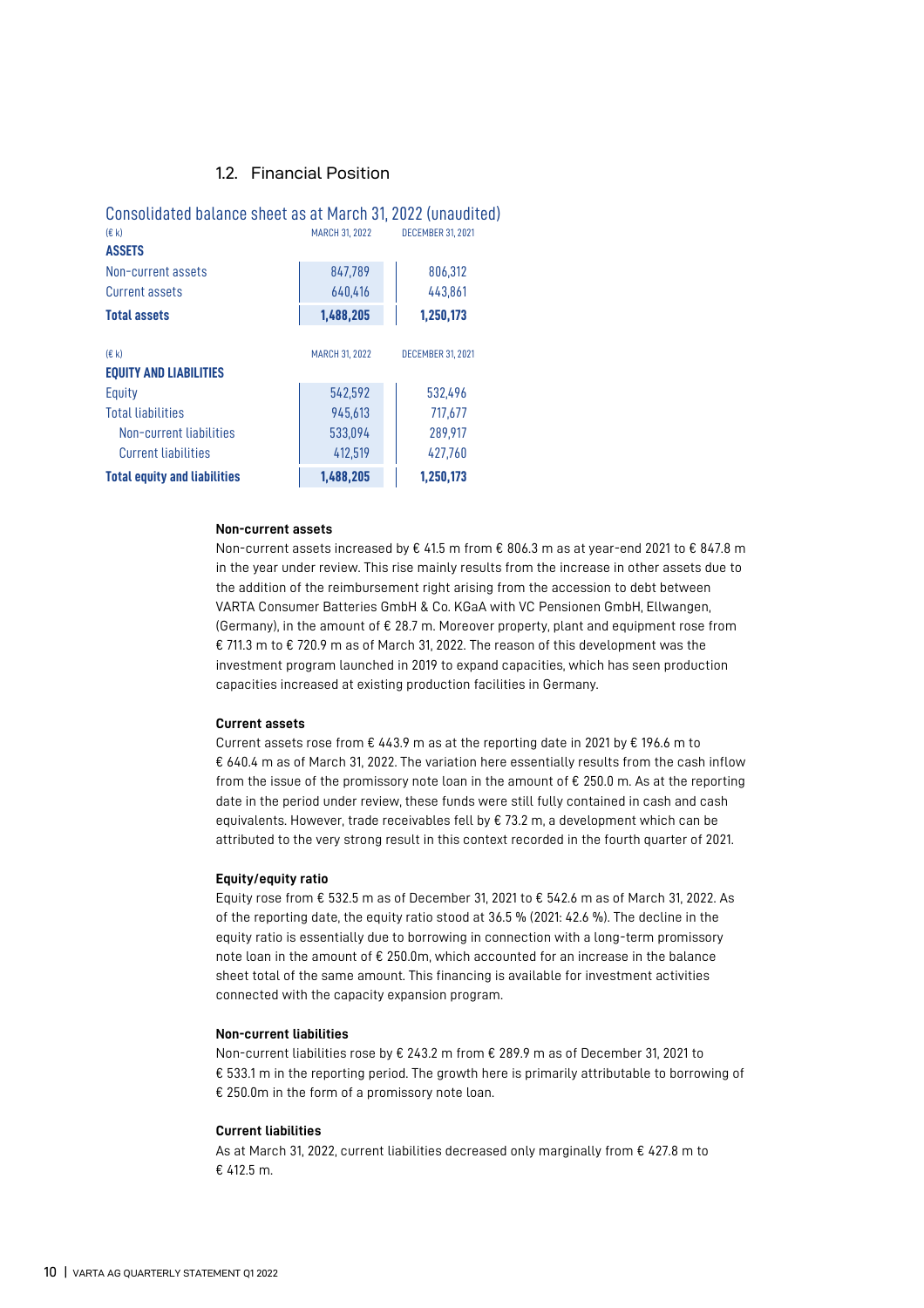#### **Net working capital**

Net Working Capital improved slightly from € 134.2 m at year-end 2021 to € 126.9 m as of March 31, 2022. This equates to a decrease of  $\epsilon$  7.3 m compared to the prior year. The net working capital ratio is calculated as a ratio of net sales for the past three months extrapolated to one year and stands at 17.1 % as of March 31, 2022 (December 31, 2021: 12.0 %). The change in the net working capital ratio by 5.1 percentage points is mainly due to the fact that, as experience has shown, the fourth quarter of a financial year tends to be much stronger.

| Cash flow statement                       |                       |                       |
|-------------------------------------------|-----------------------|-----------------------|
| (E k)                                     | <b>MARCH 31, 2022</b> | <b>MARCH 31, 2021</b> |
| Cash and cash equivalents as at January 1 | 73,107                | 121,889               |
| Cash flow from operating activities       | 22,092                | $-3,880$              |
| Cash flow from investing activities       | $-45.945$             | $-48.540$             |
| Cash flow from financing activities       | 228,397               | 2.196                 |
| Net change in cash and cash equivalents   | 204,544               | $-50,224$             |
| Effects of exchange rate fluctuations     | 261                   | 1,168                 |
| Cash and cash equivalents as at March 31  | 277,912               | 72,833                |

Cash flow from operating activities in the first three months of financial year 2022 amounts to  $\epsilon$  22.1 m and is therefore  $\epsilon$  -26.0 m up on the value recorded in the prior year period. This is above all attributable to the cash-effective reduction in trade payables and other current and non-current liabilities of  $\varepsilon$  -14.5 m, the decrease in provisions and personnel related accruals in the amount of  $\epsilon$  -8.2 m, the decline in trade receivables and the other current assets totaling  $\epsilon$  -50.6 m, increased inventories in the amount of € 32.0 m and a reduction in the amount of income tax paid of  $\epsilon$  -6.4 m. This was offset by the development in depreciation and amortization, which rose from  $\epsilon$  22.2 m in the first quarter of 2021 to € 25.4 m as at March 31, 2022, and the decline in operating earnings of € -23.9 m in comparison with the previous year.

The cash flow from investing activities decreased from  $\epsilon$  -48.5 m to  $\epsilon$  -45.9 m and is therefore more or less on a par with the level recorded in the prior-year period. Payment outflows in connection with investments in intangible assets and property, plant and equipment (CAPEX) amounted to  $\epsilon$  30.8 m (Q1 2021:  $\epsilon$  44.2 m) and therefore declined in line with our expectations. In January 2022, the first part payment of the accession to debt between VARTA Consumer Batteries GmbH & Co. KGaA and VC Pensionen GmbH, Ellwangen, (Germany) in the amount of  $\epsilon$  14.0 m was made.

Cash flow from financing activities improved in the period under review from  $\epsilon$  2.2 m in 2021 to € 228.4 m in 2022. Taking out the promissory note loan in the amount of € 250.0 m, to help finance the expansion of production capacities, is the primary reason for this development.

As of the reporting date of March 31, 2022, cash and cash equivalents amounts to a total of € 277.9 m (2021: € 72.8 m). This item contains in full the cash inflow associated with the promissory note loan.

### 2. Financial Performance: Segments

The Company is active in the "Lithium-Ion Solutions & Microbatteries" and "Household Batteries" business segments. The former comprises the microbatteries business, lithium-ion Coin Power, lithium-ion large cells and lithium-ion battery packs, while the latter covers the Consumer Batteries and Energy Storage Systems business areas. VARTA is also very well positioned in the face of the ongoing global COVID-19 pandemic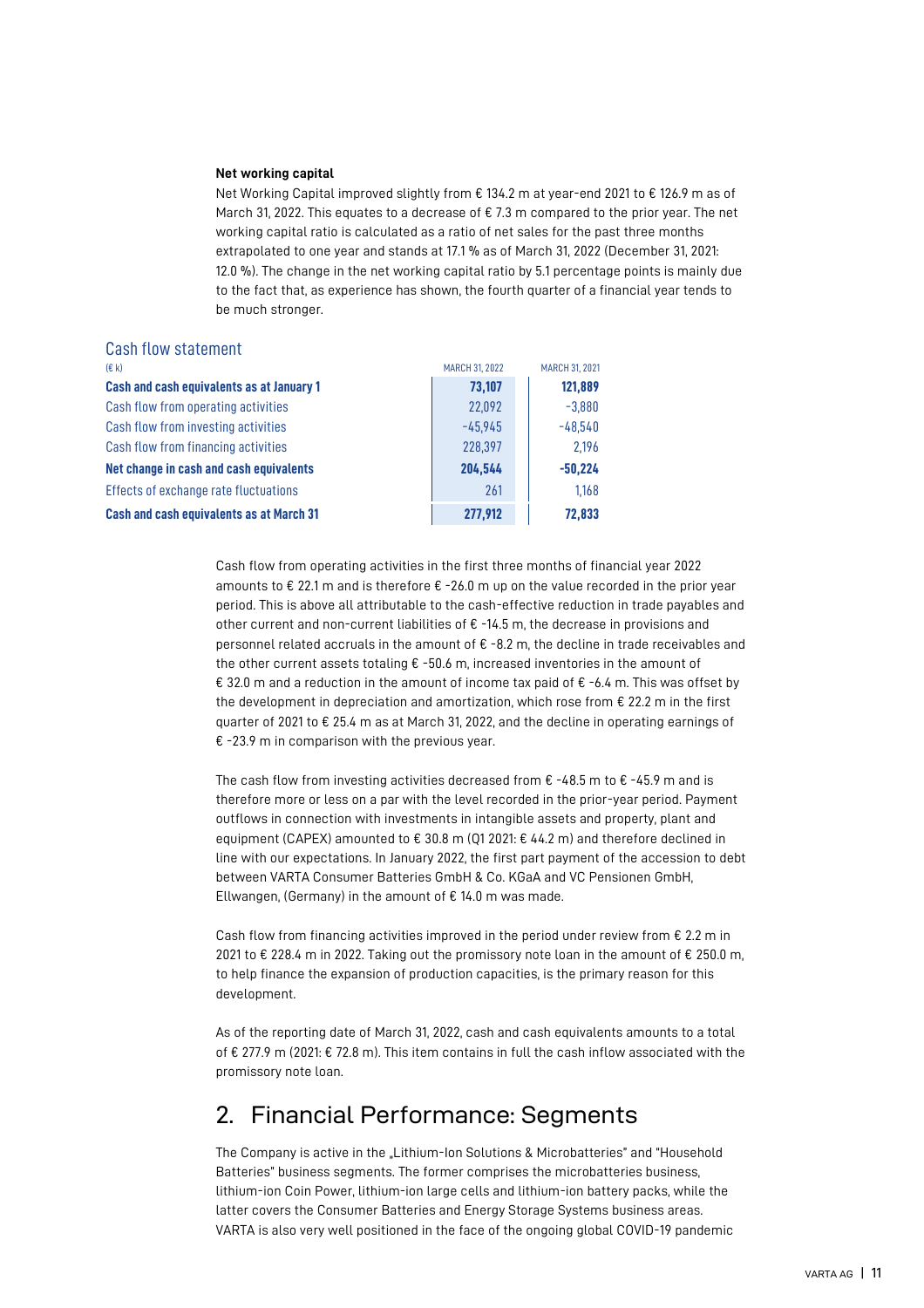and fluctuating infection rates. In line with customer demand, production activities at proprietary facilities have continued without serious interruption since the start of the pandemic.

Around the world, many of our customers have faced major challenges. The war in Ukraine, rising costs in terms of raw materials and energy prices triggered by this crisis, occasional production interruptions due to the ongoing pandemic and the shortage of semiconductors has led to some of our customers suspending production activities and therefore depressed demand for our batteries as a result. Our OEM customers were above all impacted by this, whereas the direct consumer business developed positively.

#### Lithium-Ion Solutions & Microbatteries

|                          | <b>MARCH 31, 2022</b> | <b>MARCH 31, 2021</b> | Change    |
|--------------------------|-----------------------|-----------------------|-----------|
| Sales revenue $(E k)$    | 88.422                | 121.914               | $-27.5%$  |
| Adjusted EBITDA $(E k)$  | 26.664                | 45.875                | $-41.9%$  |
| Adiusted EBITDA margin % | 30.2%                 | $37.6\%$              | $-7.4$ PP |

In the first quarter of 2022, revenue in the "Lithium-Ion Solutions & Microbatteries" segment totaled € 88.4 m, which equates to a sales decline of -27.5 %. The current situation is compromising the fundamentally sound demand for lithium-ion batteries for True Wireless Stereo Headsets (TWS) in the area of Lithium-Ion CoinPower. VARTA is reacting to the restrained demand with temporary capacity adjustments and cost savings but is able to return to full capacity utilization at short notice and can also take advantage of additional growth opportunities through the short-term expansion of production capacities. In the second half of the year, new products are expected to be launched that should contribute to a significant upturn in business. Across the first three months of financial year 2022, adjusted EBITDA fell from € 45.9 m to € 26.7 m, in comparison with the same period in the previous year, which represents a disproportionately sharp decline in comparison with revenue development. This development can be ascribed to the caution shown by our customers in the TWS area described above.

#### Household Batteries

|                              | <b>MARCH 31, 2022</b> | <b>MARCH 31, 2021</b> | Change    |
|------------------------------|-----------------------|-----------------------|-----------|
| Sales revenue $(E k)$        | 96.869                | 82,387                | $17.6\%$  |
| Adjusted EBITDA $(E \mid k)$ | 11.409                | 13.935                | $-18.1%$  |
| Adjusted EBITDA margin %     | $11.8\%$              | 16.9%                 | $-5.1$ PP |

The "Household Batteries" segment comprises the Consumer Batteries business and Energy Storage Systems. Sales in the "Household Batteries" segment in the first three months of 2022 rose from  $\epsilon$  82.4 m to  $\epsilon$  96.9 m versus the prior-year period. This equates to revenue growth of 17.6 %. Adjusted EBITDA fell by  $\epsilon$  2.5 m from  $\epsilon$  13.9 m to  $\epsilon$  11.4 m which equates to a decline of 18.1 %. The significant increase in the prices of raw material and purchased products has had a negative impact.

The Consumer Batteries segment is continuing to benefit from high demand, registering revenue growth in the double-digit percentage range here. In the reporting year, the Energy Storage Systems business again recorded highly dynamic growth and continued to profit from the sustained high demand for home storage systems. The adjusted EBITDA margin stands at 11.8 % in relation to revenue, which corresponds to an improvement totaling 2.1 percentage points in comparison with the previous year.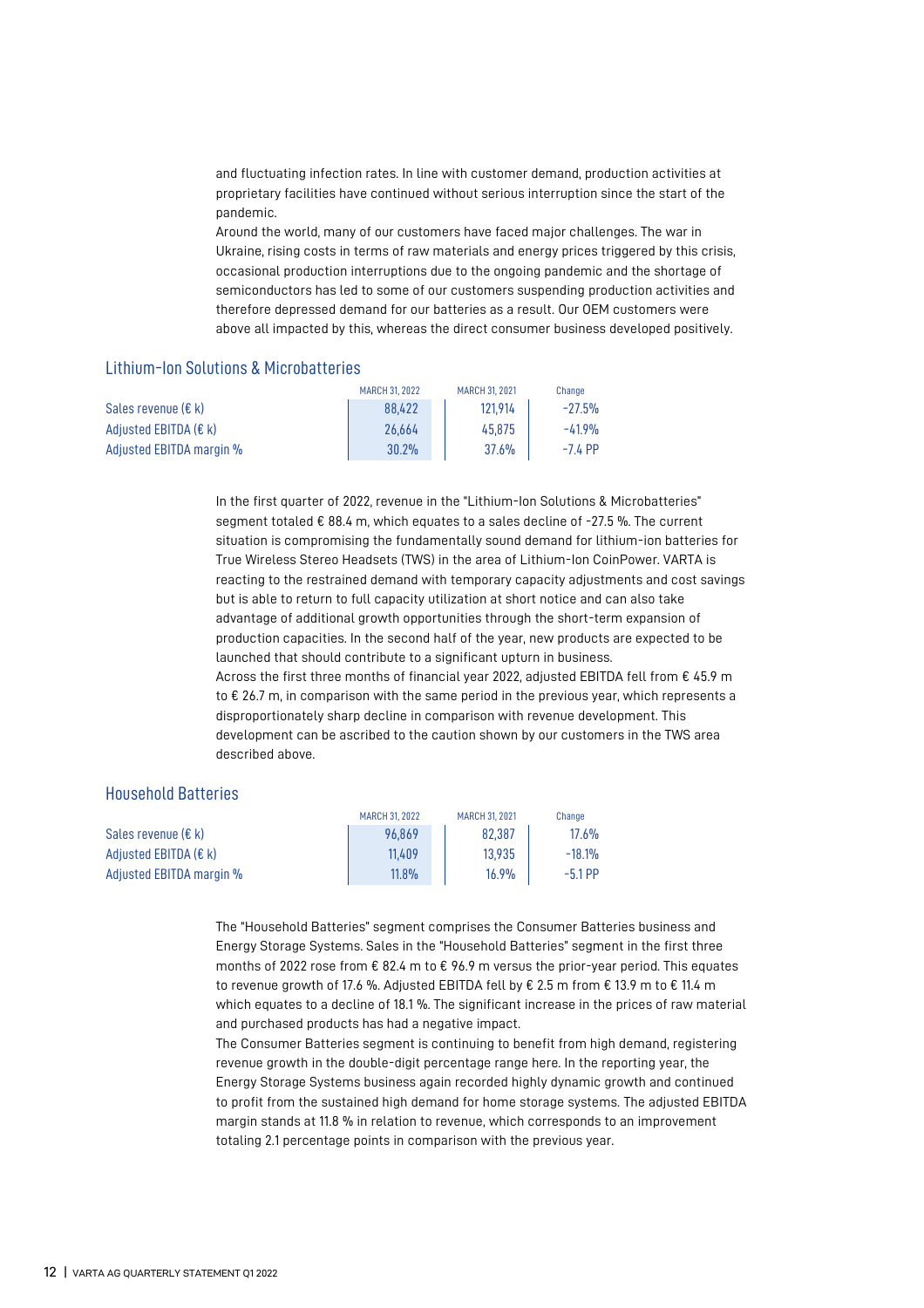## 3. Employees

The number of employees across the entire Group changed only marginally, increasing from 4,593 members of staff in the first quarter of the previous year to 4,724 members of staff as at March 31, 2022.

## 4. Outlook

The structural growth of the core markets, the company's strong market position in these core markets according to its own assessment and the continued high level of investments in the expansion of production capacities will lead to a positive business development in 2022. This outlook is based on the assumption of constant exchange rates.

Despite the ongoing global COVID-19 pandemic and fluctuating infection rates, the Company remains very well positioned. Production activities at proprietary facilities have continued without interruption since the start of the crisis. Although many companies around the world have suffered supply chain interruptions, VARTA has been able to maintain its supply chains at all times. Nevertheless, negative impacts on the VARTA AG Group are unable to be totally ruled out.

At present, the war in Ukraine and assessment of future developments are difficult to evaluate in terms of their impact on the Company. The share of revenue attributable to Ukraine, Belarus and Russia is less than 1% of consolidated revenue and takes place exclusively via supply contracts. The company does not operate its own plants in these countries. VARTA also does not maintain any supplier relationships on the procurement side. As such, the potential negative impact from this crisis area is currently assessed as low.

Increased prices for raw materials and energy resulting from this crisis cannot be estimated, nor whether these will have a lasting effect. The Company is confident to be able to pass these cost increases on to customers in the form of increased prices. This will only be implemented with a time delay and is dependent on the market and competitive situation and can thus lead to a negative impact on the earnings situation. Possible supply chain interruptions are being counteracted by increased stockpiling of raw materials. In the event of longer-lasting interruptions or persistently rising raw material prices, production interruptions or negative impacts on revenue and profit cannot be ruled out.

It can also not be ruled out that our customers are temporarily unable to accept deliveries of our products due to disrupted production processes at their own sites. This may be caused by the ongoing pandemic. In addition, there is a very high demand for semiconductors worldwide, which is leading to production interruptions or in some cases causing manufacturers to selectively use the electronic components available to them.

#### **Overall statement on future development**

The guidance presented below was published on March 31, 2022. It was developed at a time when the extent of the military conflict in Ukraine could not be reliably assessed. Developments to date have not led to any adjustment of our assessment.

#### **VARTA AG Group**

In view of the diverse risk situation, Group revenue of between € 950 m and € 1.0 bn is expected for 2022. This equates to growth of up to around 10 % against the previous year.

Adjusted operating earnings (EBITDA) is anticipated to total between € 260 m and € 280 m compared to € 282.9 m in the past financial year. The risk situation outlined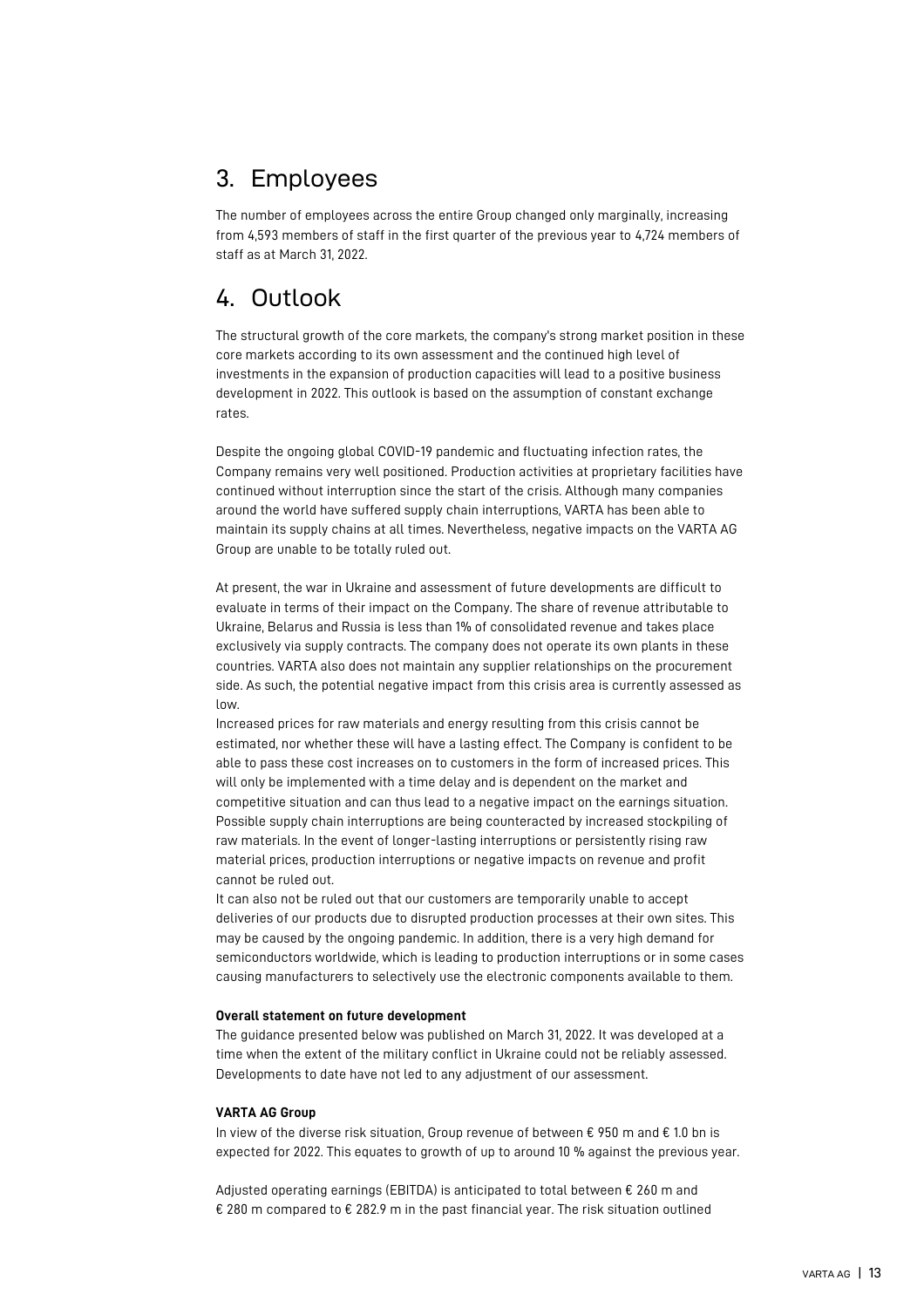above and set-up costs in connection with V4Drive cells impact the Company's profit development.

VARTA continues to invest in the expansion of its production capacities for lithium-ion batteries, with a focus on the following two aspects: After the completion of the pilot production line for V4Drive round cells, the focus will be on establishing additional highly automated production capacities in order to be able to fulfill existing and expected future OEM contracts. The capacities for CoinPower cells (TWS) will be increased in line with the demand situation. This can be implemented at short notice thanks to the new building opened at the Nördlingen site in 2021.

CAPEX – cash outflows for the purchase of intangible assets and property, plant and equipment – will exceed the level recorded in fiscal year 2021 and, depending on the investment requirement for V4Drive cells, could amount to between  $€ 230$  m and  $€ 280$  m in the current year.

#### **Lithium-Ion Solutions & Microbatteries segment**

The focus of the "Lithium-Ion Solutions & Microbatteries" segment is on OEM business with lithium-ion and zinc-air batteries in addition to the Lithium-Ion Battery Packs business.

The current situation is affecting the fundamentally good demand for lithium-ion batteries for True Wireless Stereo Headsets (TWS) in the area of Lithium-Ion CoinPower applications. VARTA can take advantage of growth opportunities through the short-term expansion of production capacities. In the hearing aid batteries business, the company intends to further consolidate its market-leading position in a market subject to structural growth. The Company expects moderate growth in the area of zinc-air batteries and will benefit from its highly automated and efficient production plants. The structural transition towards rechargeable hearing aid batteries will again lead to high growth rates in 2022 in the rechargeable area. In terms of the Lithium-Ion Battery Packs business, very high growth rates are anticipated.

The "Lithium-Ion Solutions & Microbatteries" segment will continue to record significant growth in fiscal year 2022 on a comparable basis. The focus of this growth is expected to be on the second half of the year. Due to the set-up costs associated with V4Drive cells, adjusted EBITDA is likely to be on a par with the prior year.

#### **Household Batteries segment**

The "Household Batteries" segment consists of the two business areas Consumer and Energy Storage Systems. Its focus is on Consumer business with its own sales, marketing and production.

The Consumer business will record further growth in fiscal year 2022, with a particular emphasis in this context on further expanding the brand business. Very significant revenue growth is expected in the area of stationary energy storage systems, which should at least match the level of market growth.

The "Household Batteries" segment will record growth in fiscal year 2022 that is comparable with that seen in 2021. Adjusted EBITDA will be more or less on a par with the level recorded in the previous year. However, increased raw materials prices and exchange rate fluctuations will have a negative impact here.

Our long-standing experience over many years in the battery business is factored into the opportunity and risk guidance mapping further business development. This report contains information and guidance referring to the company's future development. However, it must be noted that actual results may vary greatly from the expectations surrounding the projected developments.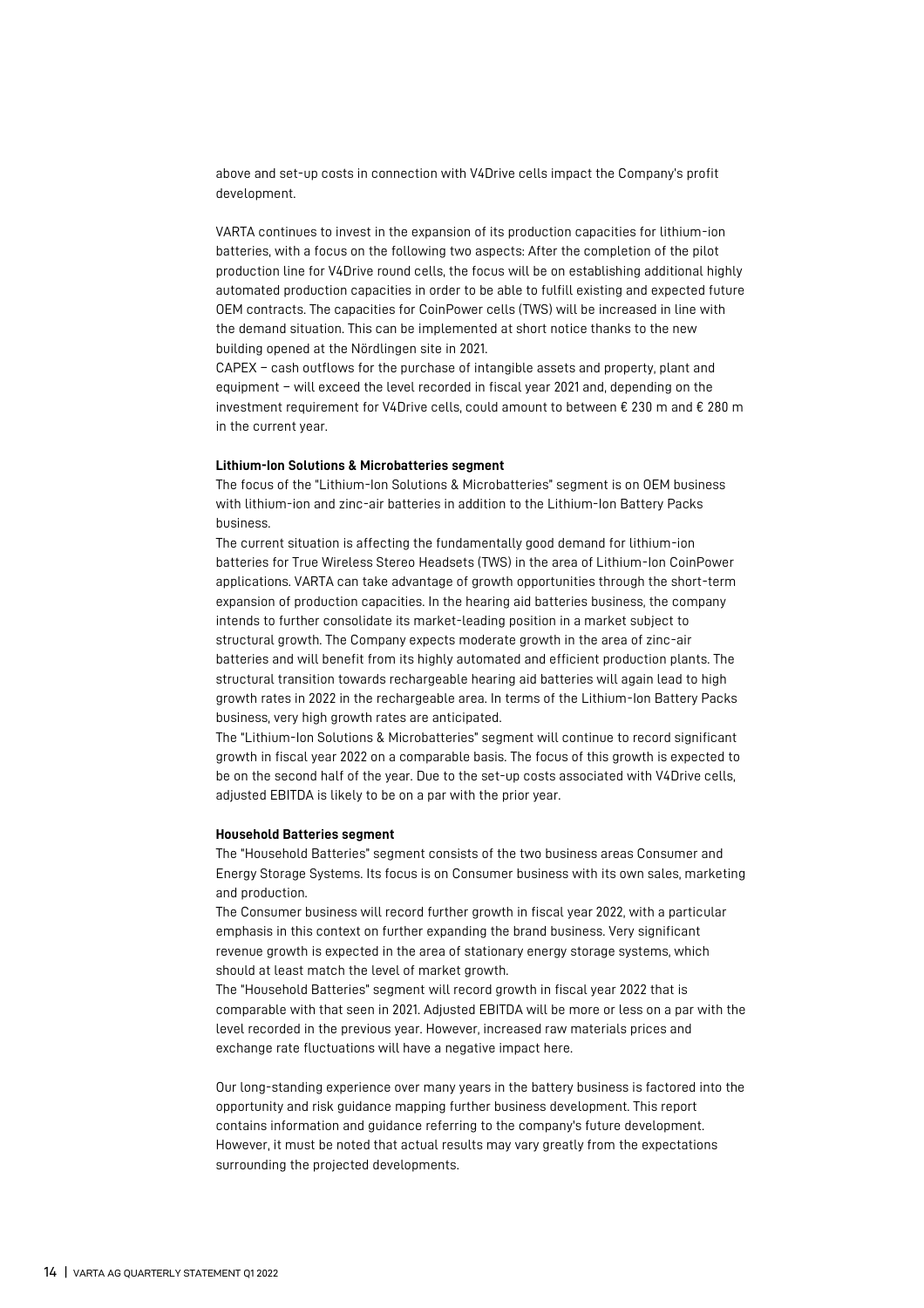| (E k)                                                                                                     | <b>MARCH 31, 2022</b> | <b>DECEMBER 31, 2021</b> |
|-----------------------------------------------------------------------------------------------------------|-----------------------|--------------------------|
| <b>ASSETS</b>                                                                                             |                       |                          |
| Property, plant and equipment                                                                             | 720,902               | 711,346                  |
| Intangible assets                                                                                         | 72,672                | 71,227                   |
| Long-term investments and other participations recognized in the<br>balance sheet under the equity method | 60                    | 60                       |
| Deferred tax assets                                                                                       | 9,849                 | 6,035                    |
| Other assets                                                                                              | 44,306                | 17,644                   |
| <b>Non-current assets</b>                                                                                 | 847,789               | 806,312                  |
| Inventories                                                                                               | 198,683               | 157,110                  |
| Contract assets                                                                                           | 4,887                 | 6,736                    |
| Trade receivables                                                                                         | 89,705                | 162,903                  |
| Other financial assets                                                                                    | 481                   | 108                      |
| Tax refund claims                                                                                         | 8,473                 | 3,764                    |
| Other assets                                                                                              | 60,275                | 40,133                   |
| Cash and cash equivalents                                                                                 | 277,912               | 73,107                   |
| <b>Current assets</b>                                                                                     | 640,416               | 443,861                  |
| <b>Total assets</b>                                                                                       | 1,488,205             | 1,250,173                |

### Consolidated statement of financial position as at March 31, 2022 (unaudited) VARTA Aktiengesellschaft, Ellwangen (Jagst)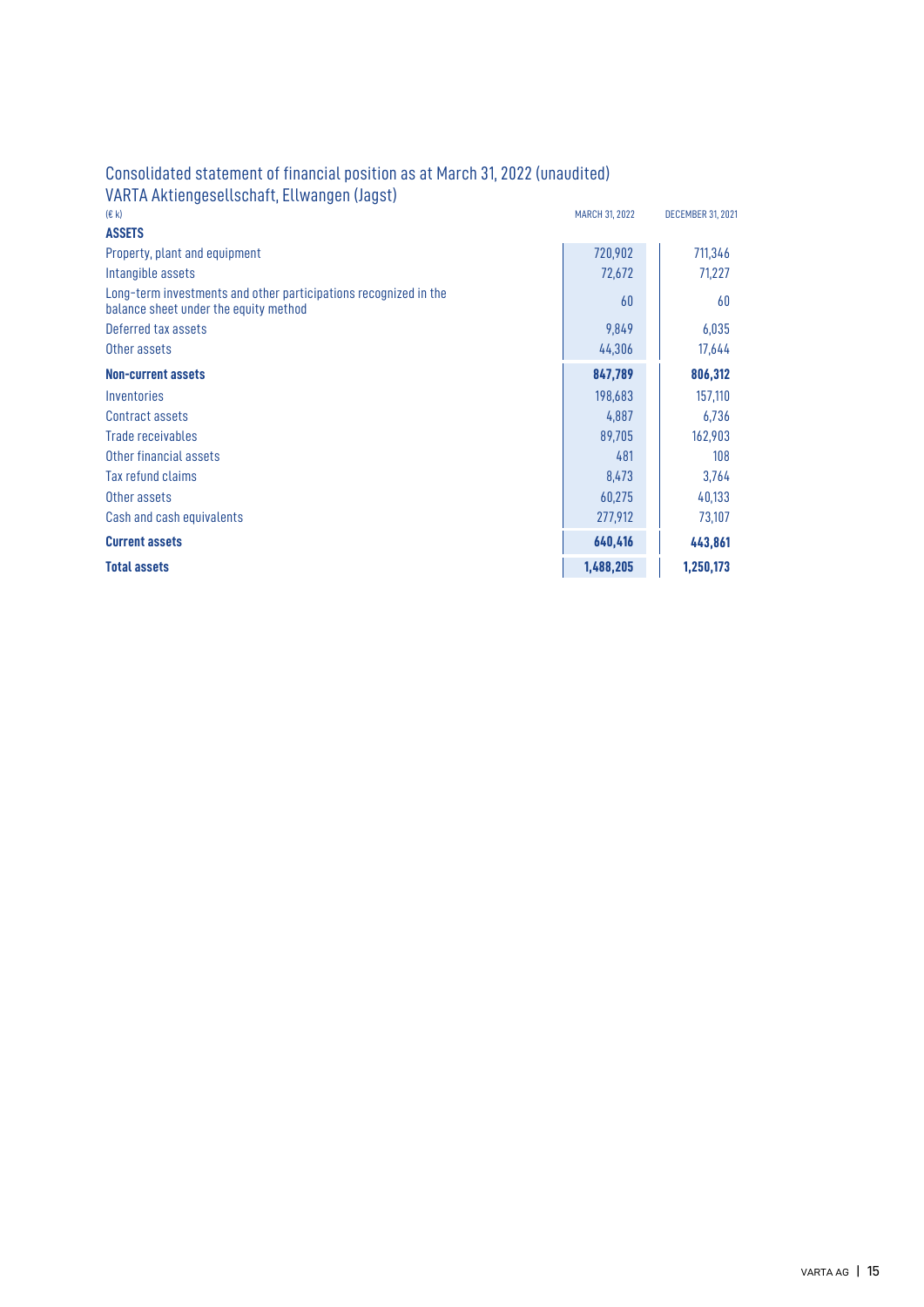| (E <sub>k</sub> )                            | <b>MARCH 31, 2022</b> | <b>DECEMBER 31, 2021</b> |
|----------------------------------------------|-----------------------|--------------------------|
| <b>EQUITY AND LIABILITIES</b>                |                       |                          |
| Subscribed capital                           | 40,422                | 40,422                   |
| Capital reserve                              | 252,279               | 252,275                  |
| <b>Retained earnings</b>                     | 240,517               | 111,009                  |
| Net income                                   | 6,033                 | 125,956                  |
| Other reserves                               | 3,341                 | 2,834                    |
| <b>Equity of the VARTA AG Group</b>          | 542,592               | 532,496                  |
| Lease liabilities                            | 81,605                | 80,710                   |
| Other financial liabilities                  | 367,179               | 117,990                  |
| Provisions for employee benefits             | 61,884                | 68,837                   |
| Advance payments received                    | 8,283                 | 14,208                   |
| Deferred tax liabilities                     | 8,525                 | 2,397                    |
| Other provisions                             | 2,897                 | 2,897                    |
| <b>Accruals</b>                              | 2,721                 | 2,878                    |
| <b>Non-current liabilities</b>               | 533,094               | 289,917                  |
| <b>Tax liabilities</b>                       | 48.726                | 50,540                   |
| Lease liabilities                            | 17,648                | 16,995                   |
| Other financial liabilities                  | 77,483                | 85,785                   |
| Provisions for employee benefits             | 3,531                 | 3,442                    |
| <b>Contract liabilities</b>                  | 4,197                 | 4,374                    |
| Trade payables and advance payments received | 119,594               | 132,132                  |
| Other liabilities                            | 36,867                | 22,747                   |
| Other provisions                             | 15,574                | 19,197                   |
| <b>Accruals</b>                              | 88,899                | 92,548                   |
| <b>Current liabilities</b>                   | 412,519               | 427,760                  |
| <b>Liabilities</b>                           | 945,613               | 717,677                  |
| <b>Equity and total liabilities</b>          | 1,488,205             | 1,250,173                |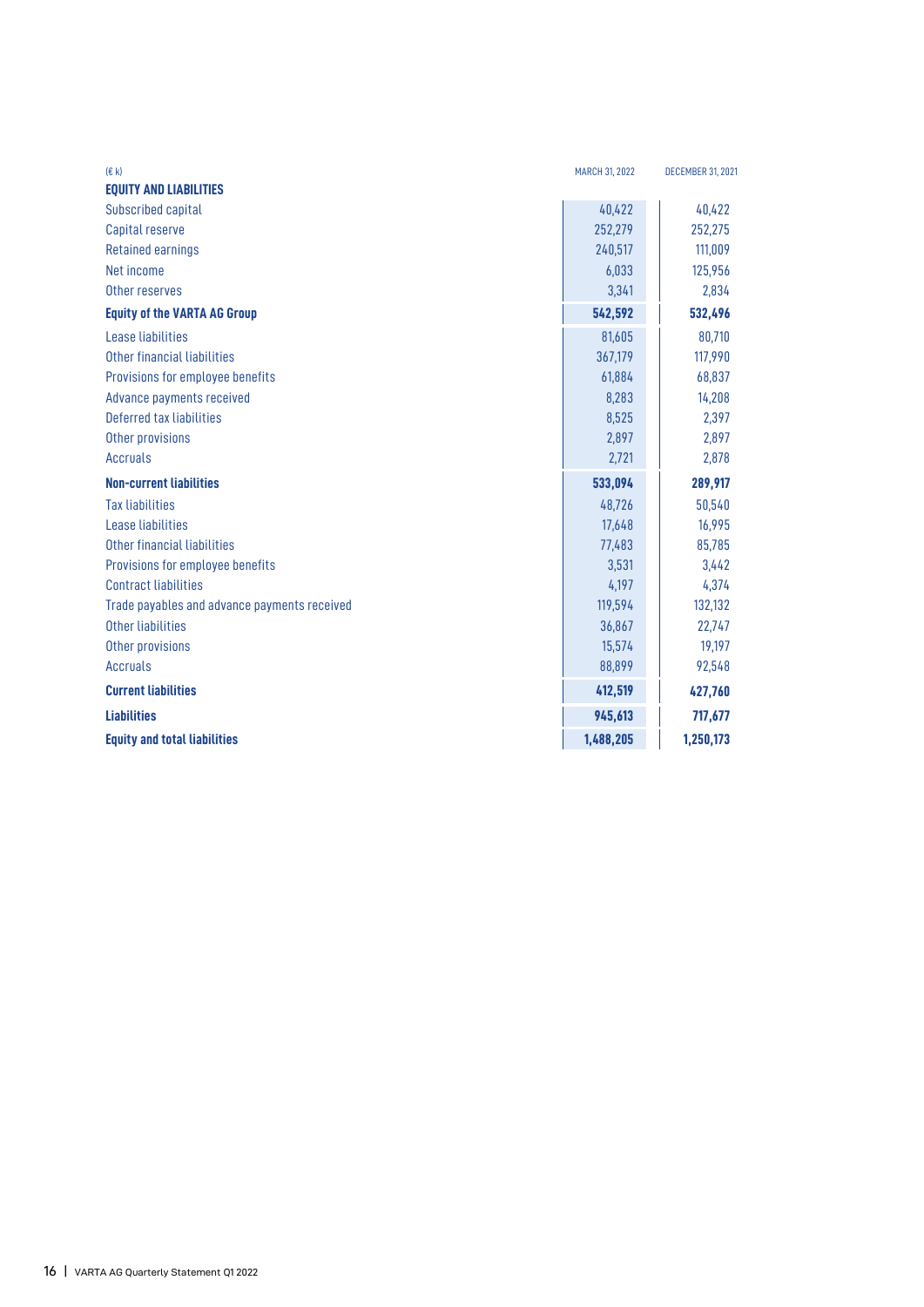| (E <sub>k</sub> )                         | <b>MARCH 31, 2022</b> | <b>MARCH 31, 2021</b> |
|-------------------------------------------|-----------------------|-----------------------|
| <b>Sales revenue</b>                      | 185,291               | 204,298               |
| Increase in finished and unfinished goods | 32,398                | 12,552                |
| Own work capitalized                      | 2,669                 | 724                   |
| Other operating income                    | 20,368                | 10,361                |
| Cost of materials                         | $-97,671$             | $-79,456$             |
| Personnel expenses                        | $-68,202$             | $-63,536$             |
| Other operating expenses                  | $-37,723$             | $-25,191$             |
| <b>EBITDA</b>                             | 37,130                | 59,752                |
| Depreciation and amortization             | $-25,446$             | $-22,208$             |
| <b>Operating income (EBIT)</b>            | 11,684                | 37,544                |
| <b>Financial income</b>                   | 335                   | 17                    |
| <b>Financial expenses</b>                 | $-1,478$              | $-669$                |
| Other financial income                    | 258                   | 185                   |
| Other financial expenses                  | $-778$                | $-3,165$              |
| <b>Financial result</b>                   | $-1,663$              | $-3,632$              |
| <b>Earnings before taxes</b>              | 10,021                | 33,912                |
| Income taxes                              | $-3,988$              | $-9,540$              |
| <b>Net Income</b>                         | 6,033                 | 24,372                |
| Appropriation of profit:                  |                       |                       |
| <b>Shareholders of VARTA AG</b>           | 6,033                 | 24,332                |
| Non-controlling interests                 | 0                     | 40                    |

### Consolidated income statement for the period January 1, 2022 to March 31, 2022 (unaudited) VARTA Aktiengesellschaft, Ellwangen (Jagst)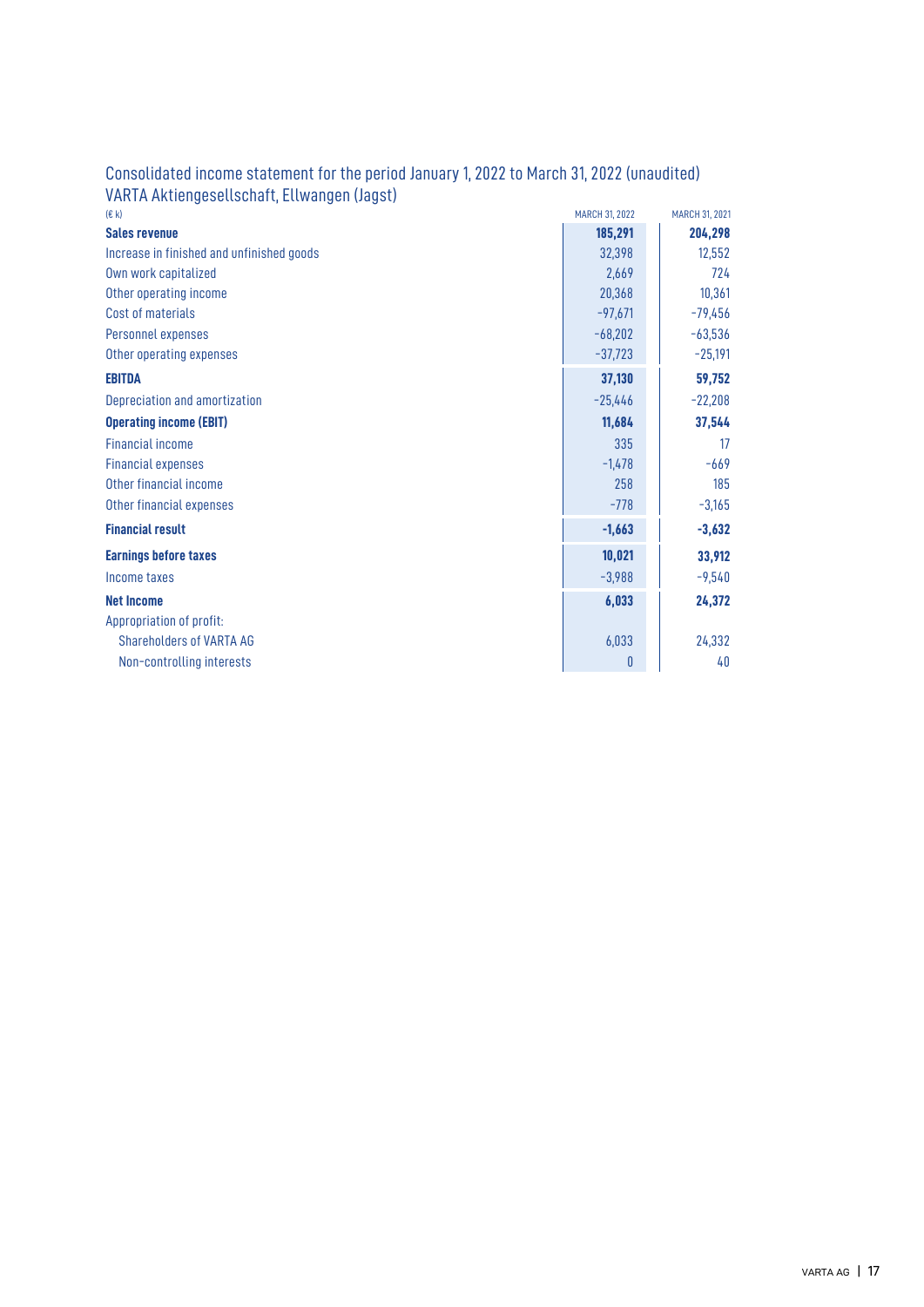## Explanatory notes to the quarterly report

The condensed consolidated interim financial statements were prepared on the basis of all IAS / IFRS published by the International Accounting Standards Board (IASB) that were applicable on the reporting date as well as all interpretations (IFRIC / SIC) drawn up by the International Financial Reporting Interpretations Committee and the Standing Interpretations Committee, provided these have been adopted by the European Union through the endorsement process. These condensed consolidated interim financial statements should be read in conjunction with the consolidated annual financial statements prepared as at December 31, 2021.

The condensed consolidated interim financial statements as at March 31, 2022 and the Group Interim Management Report have neither been audited in accordance with section 317 of the German Commercial Code (HGB) nor reviewed by an auditor.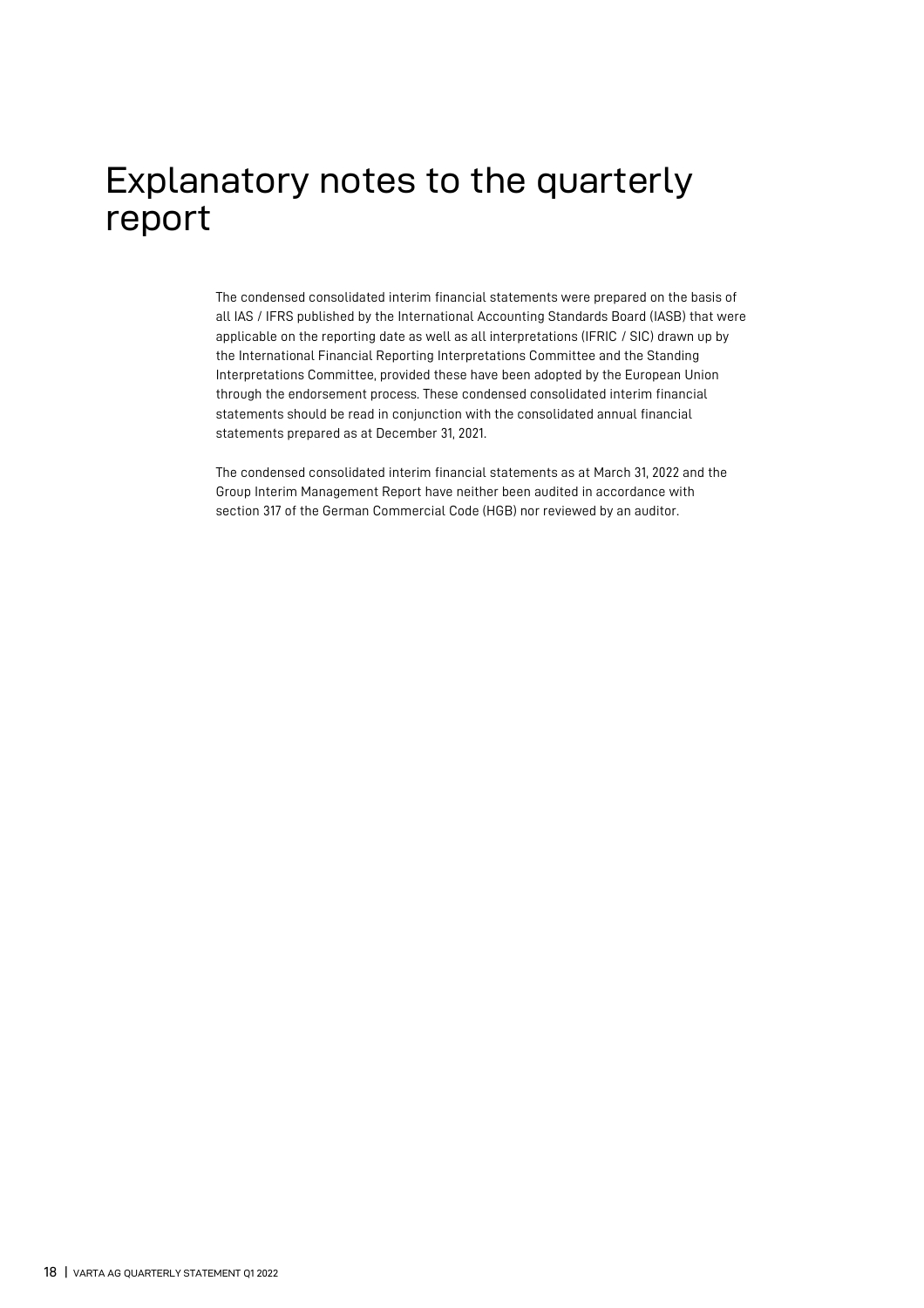## Financial calendar

Financial statements 2021 March 31, 2022 Interim statement Q1 2022 May 12, 2022 Annual General Meeting **Annual General Meeting** Annual School Super Half-year report 2022 **August 11, 2022** Interim statement Q3 2022 November 15, 2022